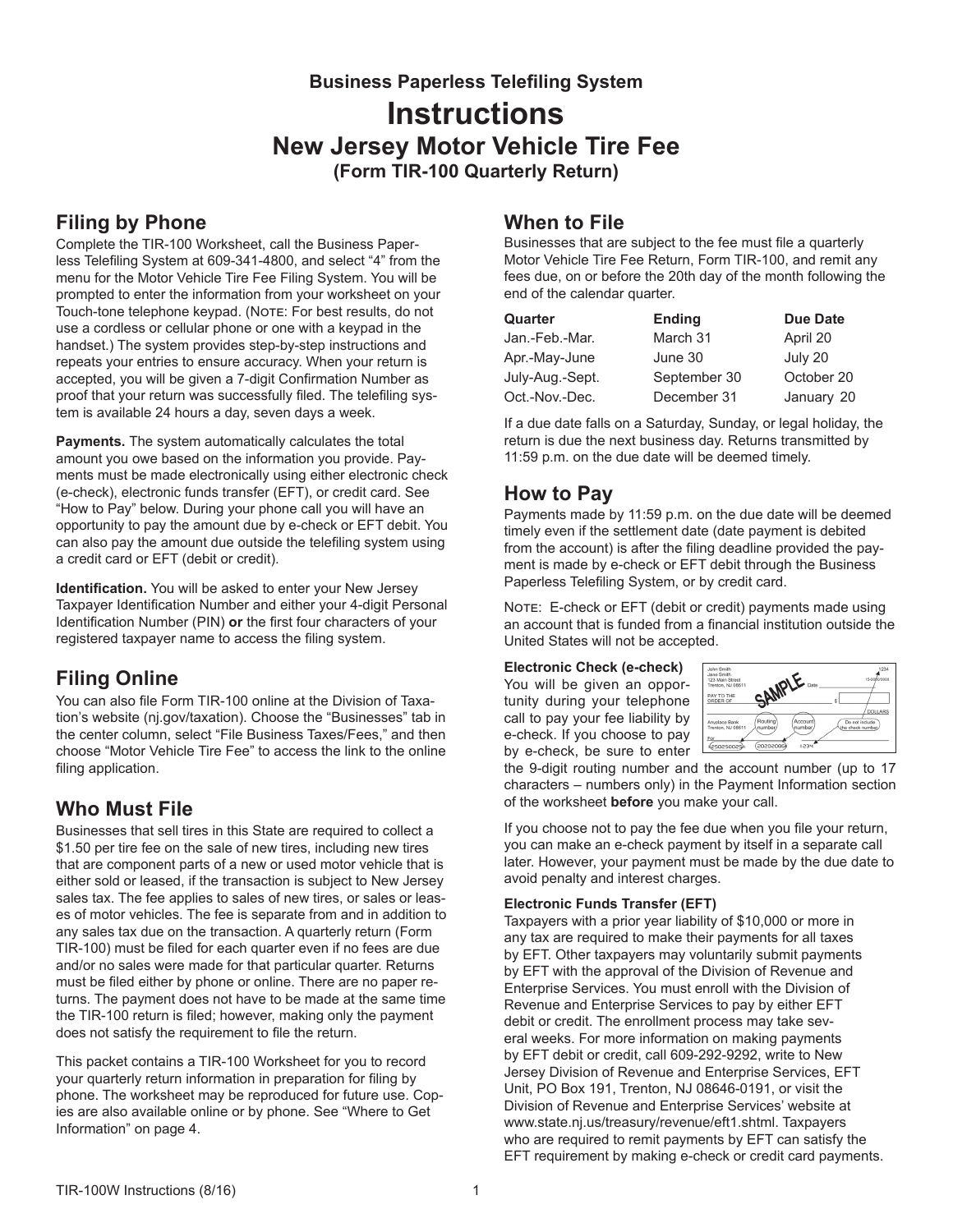If you are an EFT debit payer, you can initiate payments through the Business Paperless Telefiling System when filing your return. If you choose not to pay the motor vehicle tire fee due at the same time you file your return, you can make an EFT debit payment by itself in a separate call later. EFT credit payers must make their motor vehicle tire fee payments as separate transactions outside the Business Paperless Telefiling System. Your payment must be made by the due date to avoid penalty and interest charges.

#### **Credit Card**

To pay your fee liability by credit card, call 1-888-673-7694 or go to the Division of Taxation's website at nj.gov/taxation after you have completed your telephone filing and received a Confirmation Number. When paying online, choose the "Businesses" tab in the center column and then choose "File Business Taxes/Fees." Select "Motor Vehicle Tire Fee," and click on the link "File Online." Once you have entered your New Jersey Taxpayer Identification Number and PIN (or business name), choose "All Other Payments – Deficiencies" from the list, enter the month and year for which you are making a payment, and continue. Fees apply when you pay by credit card. The fee is added to your actual payment.

## **Penalties, Interest, and Fees**

Failure to file a return by the due date and/or failure to remit any fees due by the due date will result in penalty and interest charges. Anyone required to collect the motor vehicle tire fee does so as a trustee on behalf of the State of New Jersey. As trustees of the State, business owners, partners, corporate officers, and some employees of such businesses may be held personally liable for failure to collect the fee when required or for failure to file returns and remit any fees due on a timely basis.

### **Late Filing Penalties**

The late filing penalty is 5% per month (or fraction thereof) of the balance of fee liability due at original return due date not to exceed 25% of such fee liability. A penalty of \$100 per month (or fraction thereof) for each month the return is late will also be imposed.

### **Late Payment Penalty**

The late payment penalty is 5% of the balance of the fees due and paid late.

#### **Interest**

The annual interest rate is 3% above the average predominant prime rate. Interest is imposed each month (or fraction thereof) on the unpaid balance of the fee from the original due date to the date of payment. At the end of each calendar year any fees, penalties, and interest remaining due will become part of the balance on which interest is charged.

NOTE: The average predominant prime rate is the rate as determined by the Board of Governors of the Federal Reserve System, quoted by commercial banks to large businesses on December 1st of the calendar year immediately preceding the calendar year in which the payment was due or as determined by the Director in accordance with N.J.S.A. 54:48-2.

#### **Collection Fees**

In addition to the above penalties and interest, if your fee bill is sent to a collection agency, a referral cost recovery fee of 10.7% of the fee due will be added to your liability. If a certificate of debt is issued for your outstanding liability, a fee for the cost of collection may also be imposed.

## **General Information**

A motor vehicle tire fee of \$1.50 per tire is imposed on each **new** motor vehicle tire sold in New Jersey, including new tires that are component parts of a new or used motor vehicle that is either sold or leased, if the transaction is subject to sales tax pursuant to the New Jersey Sales and Use Tax Act. The fee applies to the spare tire sold as part of a motor vehicle, as well as to sales of new tires in connection with a repair or maintenance service. The fee does not apply to the sale of recapped tires.

For purposes of the motor vehicle tire fee, a "motor vehicle" includes any vehicle propelled otherwise than by muscular power, including trailers and semitrailers, or any other type of vehicle drawn by a motor vehicle, that is designed for use on the public highways, but excepting a vehicle that runs only upon rails or tracks. A "tire" means a continuous covering encircling a wheel for a motor vehicle in which a person or property is or may be transported or which is or may be drawn upon a road or highway.

The accrual method of accounting must be used when reporting the number of tires sold for purposes of the motor vehicle tire fee. Under this method, all new tires sold are reported in the period in which the sale took place, no matter when, or if, payment is actually received from the customer.

# **Exemptions**

**Non-Highway Use Vehicles.** New tires that are sold for or as a component part of vehicles that are not designed for use on the public highways are not subject to the motor vehicle tire fee. This includes tires for all-terrain vehicles (ATVs) and certain construction vehicles (e.g., backhoes, forklifts).

**Exempt-Purchaser Transactions.** Sales of new motor vehicle tires to the following purchasers, including tires that are component parts of a motor vehicle that is either sold or leased, are exempt from the fee:

- Agencies and instrumentalities of the United States;
- Agencies, instrumentalities, public corporations or political subdivisions of the State of New Jersey;
- The United Nations or any international organization of which the U.S. is a member;
- Qualified exempt organizations that have been authorized under IRC 501(c)(3) and have been issued an Exempt Organization Certificate (ST-5) from the New Jersey Division of Taxation;
- Volunteer fire companies, rescue, ambulance, first aid or emergency squads;
- Parent-teacher associations;
- Veteran's organizations;
- Qualified diplomatic or consular personnel.

**Exempt-Vehicle Transactions.** Sales or leases of the following motor vehicles, including the sale of replacement tires\* for such vehicles, are not subject to the motor vehicle tire fee:

• Commercial trucks, tractors, semitrailers, and vehicles used in combination, that have a gross vehicle weight rating in excess of 26,000 pounds or are operated exclusively for the carriage of interstate freight or are registered as a farm vehicle under N.J.S.A. 39:3-24 or 25;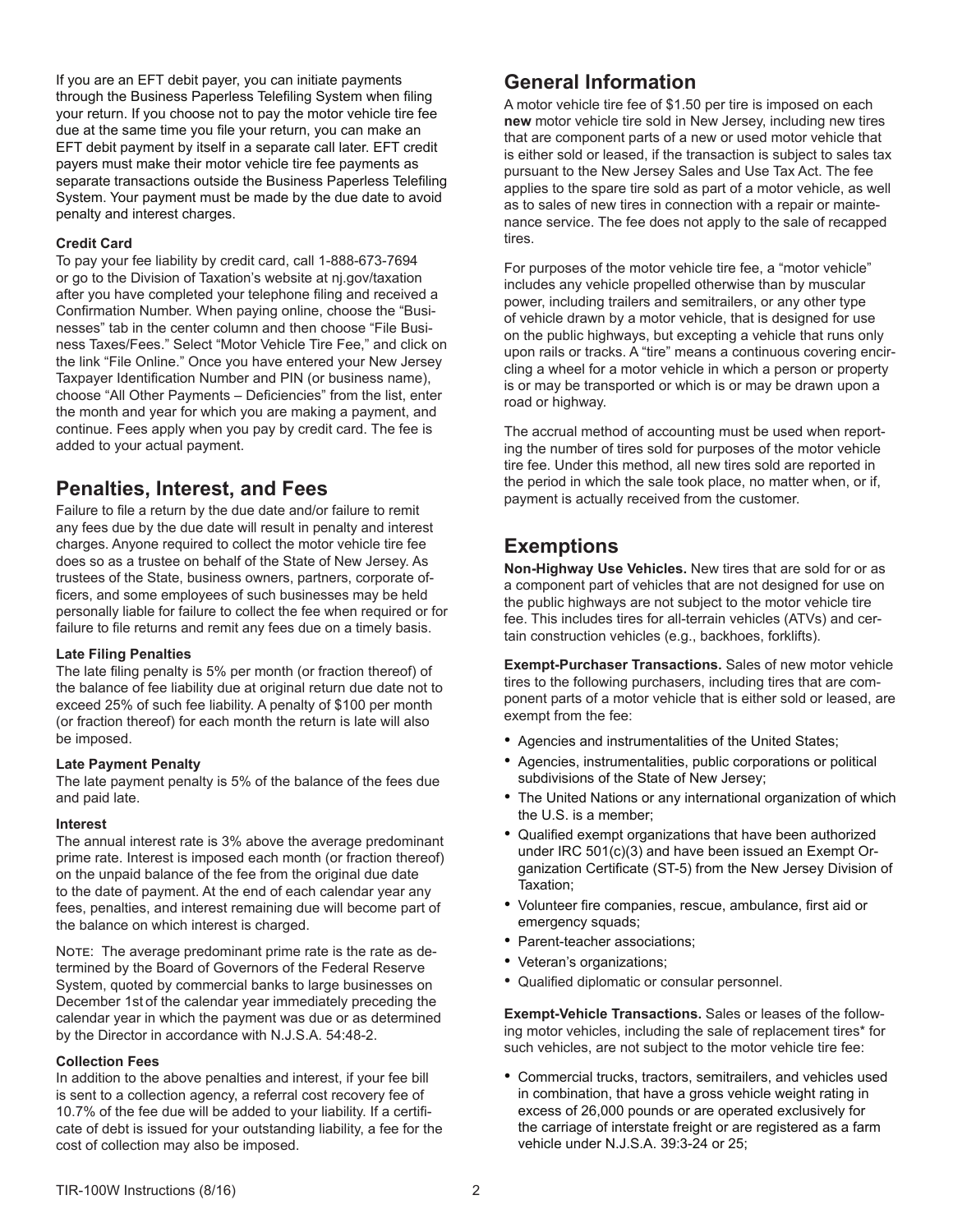- Buses for public passenger transportation, to bus companies whose rates are regulated by the ICC or the Department of Transportation, or to carriers engaged in the transportation of children to or from school;
- Limousines sold to licensed limousine operators;
- Qualified zero emission vehicles (ZEVs), as certified by the New Jersey Department of Environmental Protection.
	- \* The sales tax exemption for ZEVs does not include replacement tires; therefore, new replacement tires for a ZEV are subject to both sales tax and the motor vehicle tire fee.

For motor vehicle tire fee purposes, these exempt-vehicle transactions must be documented with the Exempt Use Certificate (Form ST-4).

**Rental Transactions.** The motor vehicle tire fee is imposed on sales and leases of motor vehicles, but not on rental transactions, which for purposes of this fee are defined as agreements that are not subject to the accelerated payment of tax under

the Sales and Use Tax Act. (For sales and use tax purposes, when the transaction is for a term of *more than six months,*  the full amount of tax is due up front in the period in which the property is delivered.)

**Nonresident Transactions.** The sale or lease of a motor vehicle to a nonresident of New Jersey is not subject to New Jersey sales tax; therefore, such transactions are not subject to the motor vehicle tire fee.

For motor vehicle tire fee purposes, these exempt nonresident transactions must be documented with the Motor Vehicle Sales and Use Tax Exemption Report (Form ST-10).

**Out-of-State Transactions.** If a New Jersey customer (a New Jersey resident or purchaser engaged in carrying on any employment, trade, business, or profession in New Jersey in which the new tires or motor vehicle will be used) takes delivery of new tires or a motor vehicle outside of New Jersey, the transaction is not subject to the motor vehicle tire fee. (There is no specific exemption form for these out-of-State transactions.)

# **Instructions for Telefile Worksheet**

### **Identification**

**New Jersey Taxpayer Identification Number.** Enter your 12-digit New Jersey Taxpayer Identification Number. If your ID number begins with the letters "NJ," enter "6," "5," and the remaining 10 digits. (Note: If you do not enter your ID number correctly, you will not be able to file.)

**PIN/Taxpayer Name.** Enter your 4-digit PIN (Personal Identification Number) or the first four characters of your registered taxpayer name. If you are entering your registered taxpayer name, use only letters and numbers. Omit symbols and spaces. (NOTE: If you do not enter your PIN or the first four characters of your taxpayer name correctly, you will not be able to file.)

If you are registered to withhold New Jersey gross income tax from wages or other payments, your motor vehicle tire fee PIN is the same PIN that you use to file employer withholding tax returns (Forms NJ-927/NJ-500 or NJ-927-W) online. If your business does not file employer withholding tax returns, your motor vehicle tire fee PIN is the same PIN you use to file sales and use tax returns (Forms ST-50/51) online or by phone.

You must update your registration information to report that you are required to collect the fee before you can use your assigned employer or sales tax PIN or the first four characters of your registered taxpayer name to file your motor vehicle tire fee return. To update your registration information online go to www.state.nj.us/treasury/revenue/.

If you have registered to collect the motor vehicle tire fee and you cannot access the Business Paperless Telefiling System using either your assigned PIN or the first four characters of your registered taxpayer name, call the Division of Taxation's Customer Service Center or visit a regional office for assistance. See "Where to Get Information" on page 4.

**Contact Phone Number.** Enter the area code and phone number of a contact person for your business.

**Tax Preparer's Identification Number.** If the return is being filed by a tax preparer, enter the preparer's 9-digit Federal identification number or social security number. This information will be requested during the signature portion of the phone call.

### **Return Period**

**Quarter:** Enter the number that reflects the calendar quarter covered by the return:

- **1** January, February, March
- **2** April, May, June
- **3** July, August, September
- **4** October, November, December

**Year:** Enter the year in which the quarter you are reporting fell.

Example: If you are filing a return for the third quarter of 2013, enter "3" for the quarter and "2013" for the year.

### **Return Information**

**Line 1 – Total Number of New Tires Sold During the Quarter.** Enter on Line 1 the total number of new tires sold from all transactions, including exempt transactions, that occurred during the three-month reporting period covered by the return. If you had no new tire sales for the quarter, enter "0."

**Line 2 – Number of Tires Sold During the Quarter That are Exempt From the Fee.** Enter on Line 2 the number of all sales included on Line 1 that are not subject to the motor vehicle tire fee under New Jersey law. See "Exemptions" on page 2 for more information. If you sold no exempt tires for the quarter, enter "0."

**Line 3 – Number of Tires Sold During the Quarter That are Subject to the Fee.** The system will calculate the number of new tires sold that are subject to the fee and provide the number to you. Enter the number stated on Line 3.